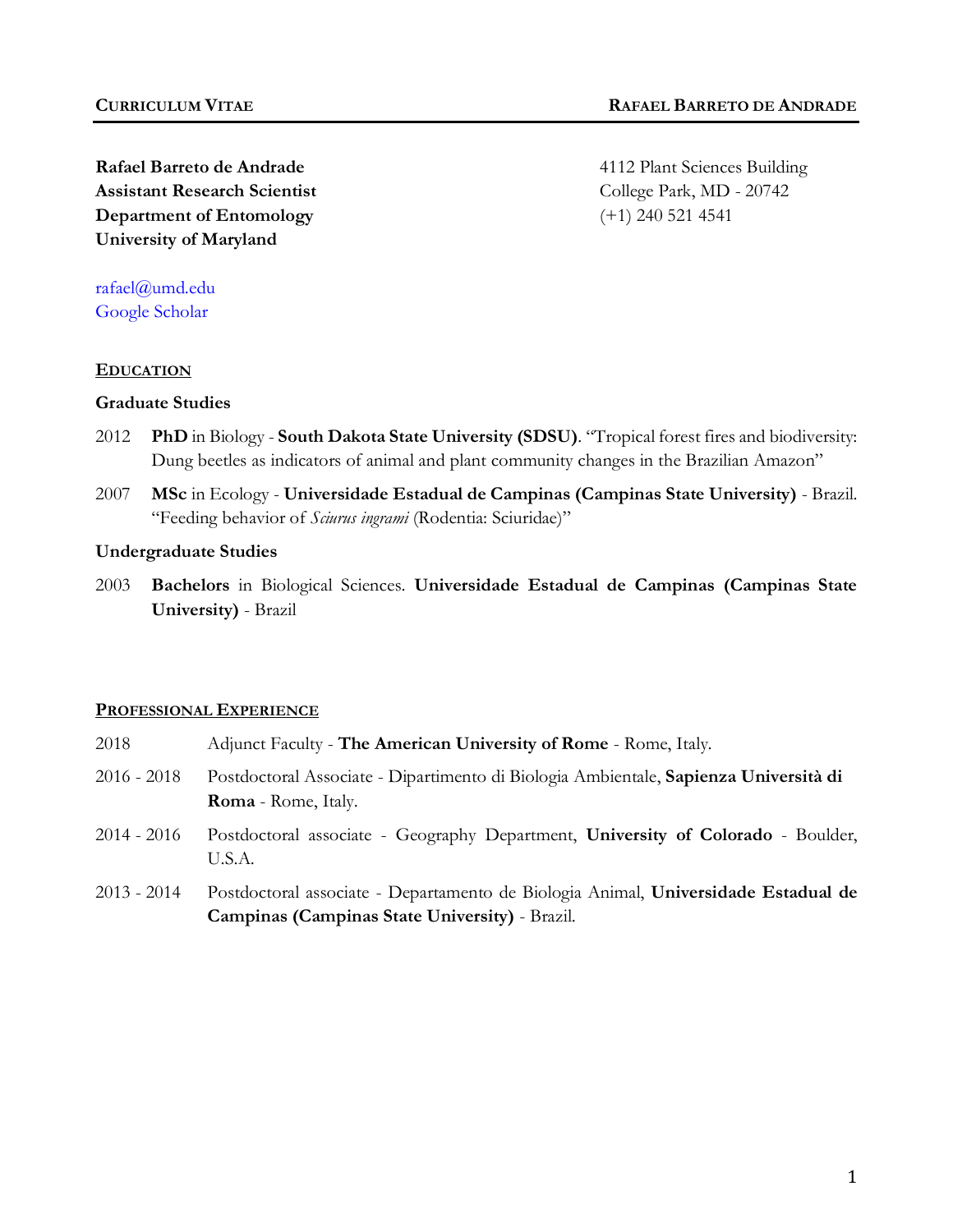#### **SCIENTIFIC PRODUCTION**

### **Publications**

- **de Andrade RB**, K Abell, JJ Duan, P Shrewsbury, DS Gruner. **2020**. Protective neighboring effect from ash trees treated with systemic insecticide against emerald ash borer. **Pest Management Science:**  Early view.
- Cury RT, JK Balch, PM Brando, **RB de Andrade**, RP Scervino, JMD Torezan. **2020**. Higher fire frequency impaired woody species regeneration in a south-eastern Amazonian forest. **Journal of Tropical Ecology**: Early view.
- Sabatini FM, **RB de Andrade**, Y Paillet, P Ódor, C Bouget, T Campagnaro, F Gosselin, P Janssen, W Mattioli, J Nascimbene, T Sitzia, T Kuemmerle, S Burrascano. **2019**. Trade‐offs between carbon stocks and biodiversity in European temperate forests. **Global change biology** *25*: 536-548.
- Burrascano S, **RB de Andrade**, Y Paillet, P Ódor, G Antonini, C Bouget, T Campagnaro, F Gosselin, P Janssen, AM Persiani, J Nascimbene, FM Sabatini, T Sitzia, C Blasi. **2018**. Congruence across taxa and spatial scales: are we asking too much of species data? **Global Ecology and Biogeography** 27: 980- 990.
- **de Andrade RB**, JK Balch, AL Parsons, D Armenteras, RM Roman-Cuesta, J Bulkan. **2017**. Scenarios in tropical forest degradation: carbon stock trajectories for REDD+. **Carbon Balance and Management** 12: 6.
- **de Andrade RB**, JK Balch, JYO Carreira, PM Brando, AVL Freitas. **2017**. The impacts of recurrent fires on diversity of fruit-feeding butterflies in a southeastern Amazon forest. **Journal of Tropical Ecology** 33: 22-32.
- Silveira JM, J Louzada, J Barlow, **RB de Andrade**, L Mestre, R Solar, S Lacau, MA Cochrane. **2015**. A multi-taxa assessment of biodiversity change after single and recurrent wildfires in a Brazilian Amazon forest. **Biotropica** 48: 170-180.
- Parsons AL, JK Balch, **RB de Andrade**, PM Brando. **2015.** The role of leaf traits in determining litter flammability of southeastern Amazon tree species. **International Journal of Wildland Fire** 24: 1143- 1153. http://dx.doi.org/10.1071/WF14182
- **de Andrade RB**, J Barlow, J Louzada, FZ Vaz-de-Mello, JM Silveira, MA Cochrane. **2014**. Tropical forest fires and biodiversity: dung beetle community and biomass responses in a northern Brazilian Amazon forest. **Journal of Insect Conservation** 18: 1097-1104.
- **de Andrade RB**, J Barlow, J Louzada, L Mestre, JM Silveira, FZ Vaz-de-Mello, MA Cochrane. **2014.** Biotic congruence in humid tropical forests: a multi-taxa examination of spatial distribution and responses to forest disturbance. **Ecological Indicators** 36: 572-581.
- **de Andrade RB** & P Brumatti. **2013.** Feeding association between cattle tyrant (*Machetornis rixosus*, Tyrannidae) and capybara (*Hydrochoerus hydrochaeris*, Rodentia). **Lundiana** 11: 85-86.
- Silveira JM, J Barlow, **RB de Andrade**, J Louzada, LA Mestre, S Lacau, R Zanetti, I Numata, MA Cochrane. **2012**. The responses of leaf litter ant communities to wildfires in the Brazilian Amazon: a multi-region assessment. **Biodiversity and Conservation** 22: 513-529.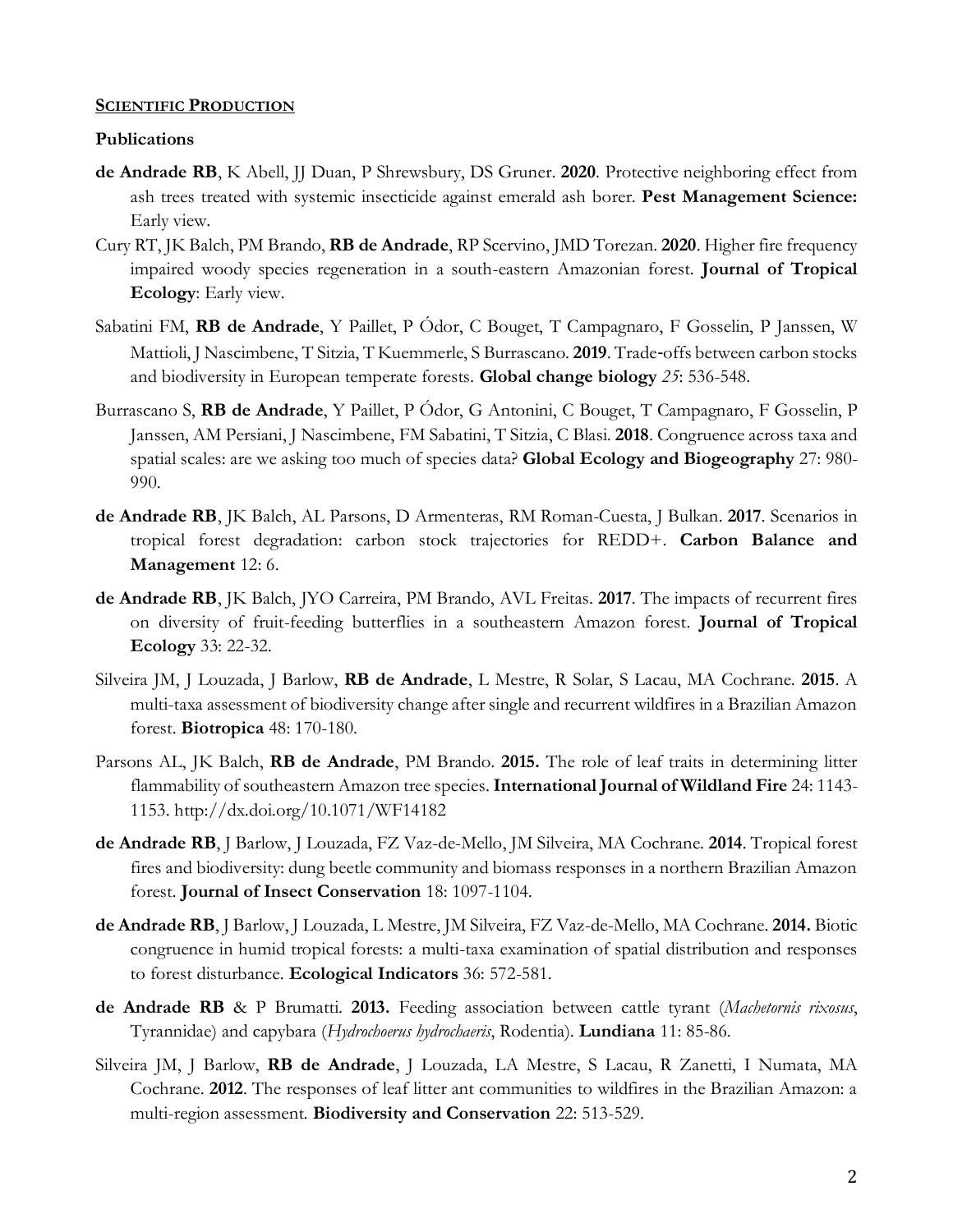- Silveira JM, J Barlow, **RB de Andrade**, LA Mestre, S Lacau, MA Cochrane. **2012**. Responses of leaf-litter ant communities to tropical forest wildfires vary with season. **Journal of Tropical Ecology** 28 (5): 515-518.
- Barlow J, GC D'Andrea, JM Silveira, LA Mestre, **RB de Andrade**, J Louzada, FZ Vaz-de-Mello, I Numata, S Lacau, MA Cochrane. **2012**. Wildfires in bamboo-dominated Amazonian forest: impacts on aboveground biomass and biodiversity. **PLoS ONE** 7(3): e33373. doi:10.1371/journal.pone.0033373.
- **de Andrade RB**, J Barlow, J Louzada, FZ Vaz-de-Mello, M Souza, JM Silveira, MA Cochrane. **2011**. Quantifying responses of dung beetles to fire disturbance in tropical forests: the importance of trapping method and seasonality. **PLoS ONE** 6(10): e26208. doi:10.1371/journal.pone.0026208.
- **de Andrade RB**, AVL Freitas. **2005**. Population biology of two species of *Heliconius* (Nymphalidae: Heliconiinae) in a semi-deciduous forest in Southeastern Brazil. **Journal of the Lepidopterists' Society of London** 59: 223-227.

## **Posters and Presentations in Scientific Conferences**

- Nascimbene J, D Spitale, C Lelli, **RB de Andrade**, Yoan Paillet, P Odor, C Bouget, T Campagnaro, F Gosselin, P Janssen, Tommaso Sitzia, S Burrascano. **2018**. Distance decay of compositional similarity in multiple taxa across a large latitudinal gradient in European beech forests. **11th International Beech Symposium, IUFRO, Viterbo, Italy.**
- Sabatini FM, **RB de Andrade**, Y Paillet, P Odor, T Campagnaro, C Bouget, F Gosselin, P Janssen, W Mattioli, J Nascimbene, T Sitzia, T Kuemmerle, S Burrascano. **2018.** Maximising carbon stock and multi-taxon diversity in European temperate forests: can we fill two needs with one deed? **5th European Congress of Conservation Biology, Jyväskylä, Finland.**
- **de Andrade RB**, S Burrascano S, Y Paillet, et al. **2017**. Vascular plants as indicators of species diversity in European temperate forests: Are they effective for multiple taxa at multiple scales? Oral presentation at the **60th IAVS Annual Symposium, Palermo, Italy.**
- Cury R, MR Torezan, JK Balch, PM Brando, **RB de Andrade**, R Scervino. **2015.** Frequent fire effects on regenerating plant species diversity in a transitional forest of southeastern Amazonia, Brazil. Poster presentation at the **52nd Annual Meeting of the Association for Tropical Biology, Honolulu, HA, United States**.
- **de Andrade RB**, JK Balch, JY Carreira, AVL Freitas. **2014**. Increasing fire frequency effects on fruitfeeding butterfly communities of Southeastern Amazon forests. Contributed Talk at the **99th Annual Ecological Society of America Meeting, Sacramento, CA, United States.**
- **de Andrade RB**, J Barlow, J Louzada, FZ Vaz-de-Mello, L Mestre, JM Silveira, MA Cochrane. **2012**. Congruence in bioindicator taxa and richness estimates: A study on biodiversity responses to fire disturbance in the Brazilian Amazon. Oral presentation at the **49th Annual Meeting of the Association for Tropical Biology, Bonito, Brazil.**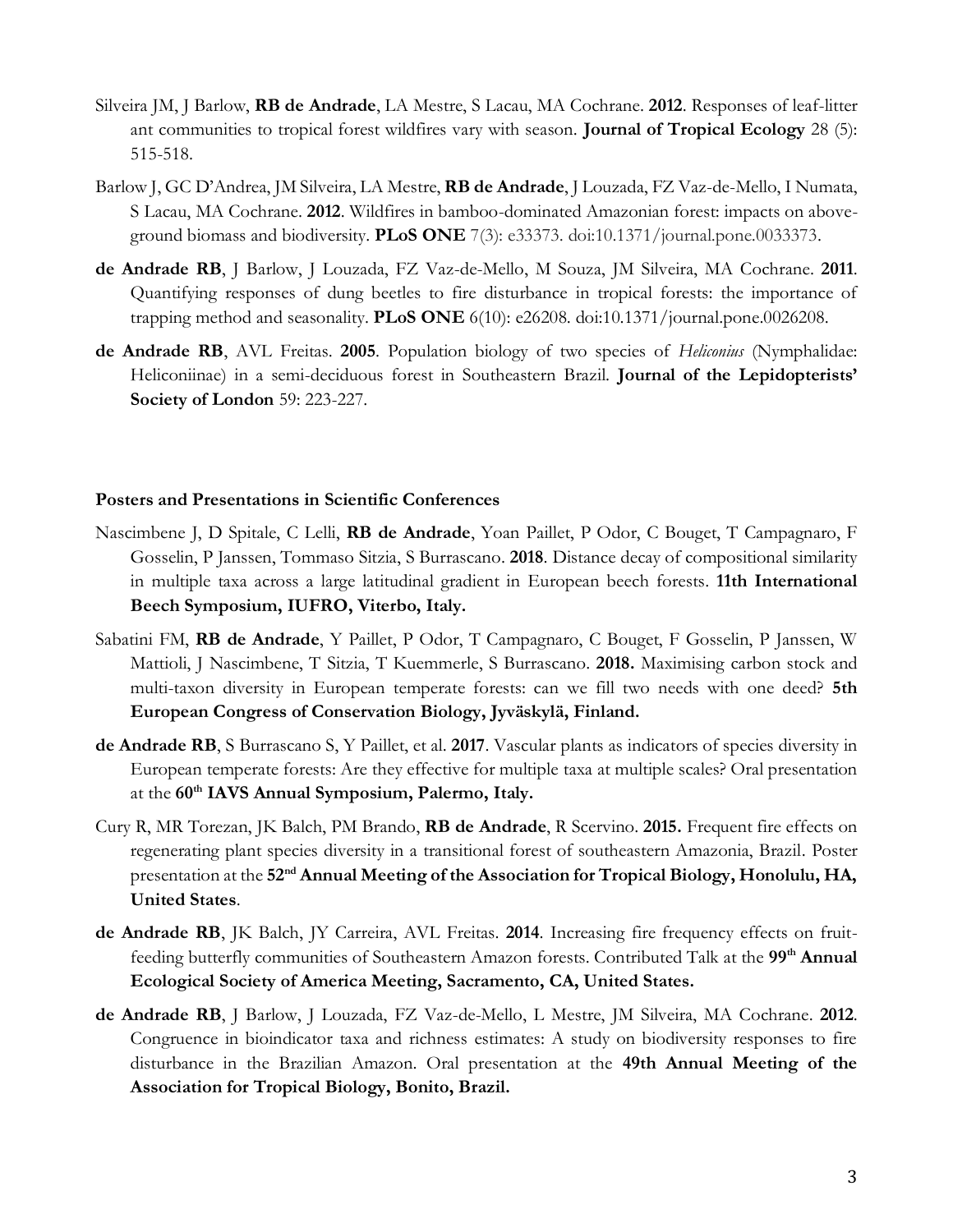- **de Andrade RB**, J Vasconcellos-Neto. **2006**. Efficiency and learning of opening forms of *Syagrus romanzoffiana* (Palmae) fruits by *Sciurus ingrami* (Rodentia: Sciuridae). **I Congresso Sul-Americano de Mastozoologia. Gramado, Brazil.**
- **de Andrade RB**, AVL Freitas. **2003**. Biologia populacional de duas borboletas do gênero *Heliconius*. **Congresso Interno de Iniciação Científica da Unicamp. Campinas, Brazil.**

### **TEACHING EXPERIENCE**

- 2020 Instructor of ENTM788C Entomological Topics: Colloquium at **University of Maryland**, College Park, U.S.A.
- 2018 Instructor (Adjunct Faculty) of ENV103 Environmental Science and ENV102 Physical Geography at **The American University of Rome**, Rome, Italy.
- 2016 Instructor (Post-Doctoral appointment) of GEOG-1001 Climate and Vegetation at **University of Colorado - Boulder**, Boulder, U.S.A.
- 2015 Co-instructor (Post-Doctoral appointment) of GEOG-4120 Global Change Ecology at **University of Colorado - Boulder**, Boulder, U.S.A.
- 2013 Instructor (Post-Doctoral appointment) of Introduction to Biodiversity Studies at **Universidade Estadual de Campinas**, Campinas, Brazil.
- 2012 Teaching assistantship for Laboratory Sessions of BIOL-103 Biology Survey at **South Dakota State University**, Brookings, U.S.A.
- 2006 Teaching assistant to Carlos A. Joly, in Introduction to Ecology course (Introdução a Ecologia BE180) to 1<sup>st</sup> year undergraduate students of Biological Sciences at **Universidade Estadual de Campinas**, Campinas, Brazil.
- 2005 Teaching assistant to Professor Wesley R. Silva, in Introduction to Ecology course (Introdução a Ecologia BE180) to 1<sup>st</sup> year undergraduate students of Biological Sciences at **Universidade Estadual de Campinas**, Campinas, Brazil.
- 2002 2006 Teaching assistant to Professor Paulo S. Oliveira, in Basic Ecology course (Ecologia Básica BE380) to 2nd year undergraduate students of Biological Sciences at **Universidade Estadual de Campinas**, Campinas, Brazil.
- 2000 2005 Teaching assistant to Thiago Andrade, in Survival at Sea for Flight Attendants, at **Edapa Flight School**, Campinas, São Paulo.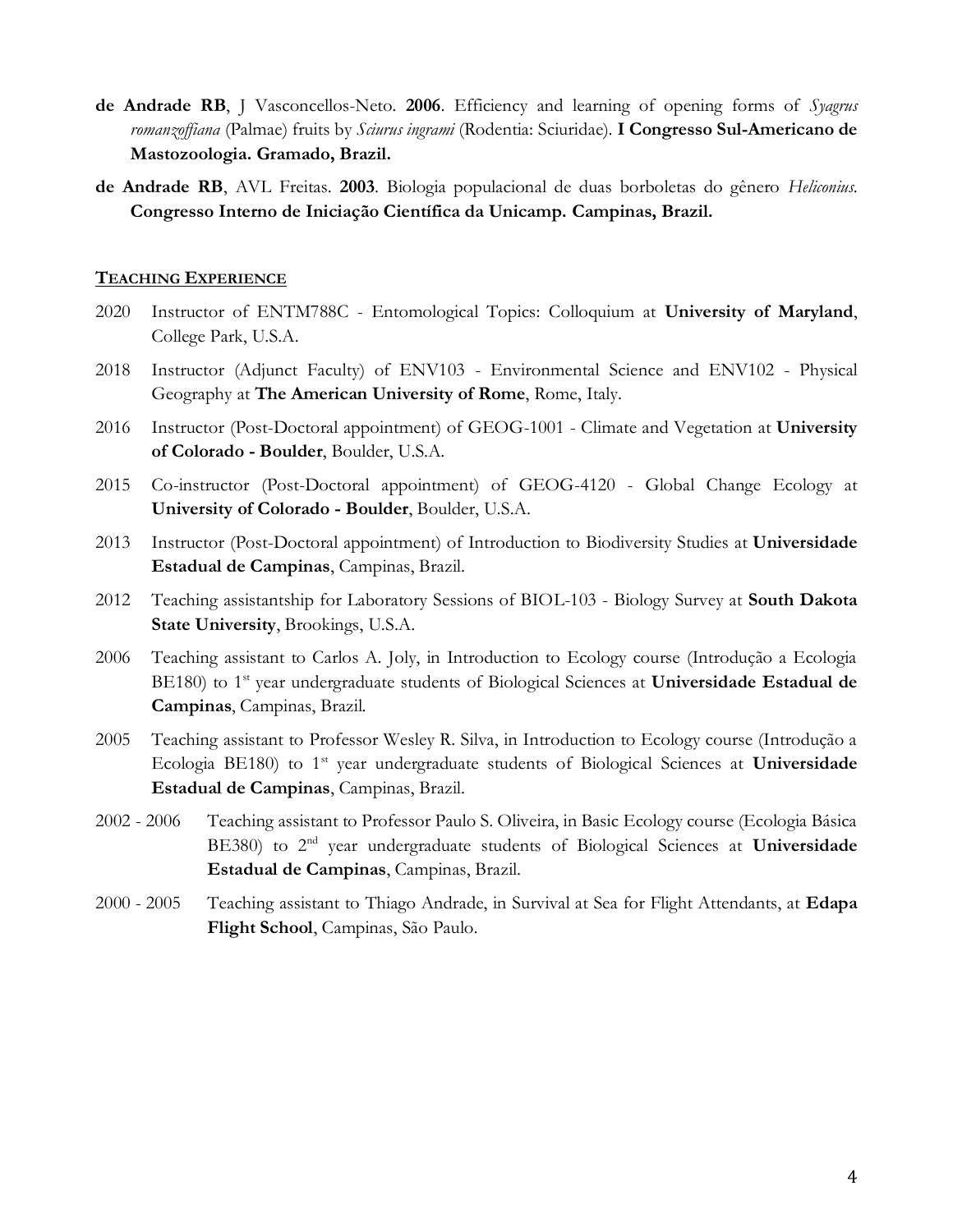# **Guest Lectures**

- 2019 **University of Maryland**, Department of Entomology Friday Colloquium Series: "Fires and Insect Diversity in the Brazilian Amazon".
- 2018 **Sapienza Università di Roma**: "Fire Ecology".
- 2017 **Sapienza Università di Roma**: "Global Change and Biodiversity".
- 2016 **IRSTEA (Institut National de Recherche en Sciences et Technologies pour L'environnement et L'agriculture):** "Fire and Biodiversity in The Amazon".
- 2015 **University of Colorado - Boulder**. Environmental Systems 1 Climate and Vegetation course (GEOG 1001): "Tropical Biodiversity and Anthropogenic Disturbances".
- 2014 **Universidade Estadual de Campinas**, Brazil. Tópicos em Biologia Animal I (BA001): "Análise de Dados em Biodiversidade".
- 2013 **Universidade Estadual de Campinas**, Brazil. Biofórum: "Incêndios em florestas tropicais: Impactos na Biodiversidade da Amazônia brasileira".
- 2011 **South Dakota State University**. Ecology & Environmental Biology seminar: "Consistent Loss of Large Beetle Species Following Forest Fires in the Brazilian Amazon".

### **COMMUNITY AND MEDIA OUTREACH**

Blog website teaching data management and visualization in R for Portuguese speakers - "Dados Brutos" ("Raw Data") - [https://dadosbrutos.wordpress.com](https://dadosbrutos.wordpress.com/)

Science On Tap – "Dung Beetles and Butterflies Highlight the Consequences of Amazon Rainforest Fires" talk and discussion [\(https://cmns.umd.edu/news-events/features/4522\)](https://cmns.umd.edu/news-events/features/4522). December 2019, College Park, MD.

Volunteer at the "Insect Petting Zoo" event at University of Maryland - April 27th, 2019, College Park, MD.

Guest at the AUR Wolfcast podcast, discussing on climate change. url: [https://soundcloud.com/user-](https://soundcloud.com/user-730028885/the-aur-wolfcast-ep-4-howl-the-world-end)[730028885/the-aur-wolfcast-ep-4-howl-the-world-end.](https://soundcloud.com/user-730028885/the-aur-wolfcast-ep-4-howl-the-world-end) March 2018. Rome, Italy.

Volunteer "Moth Mania" kids event at the Museum of Natural History, University of Colorado - Boulder, September 2015, Boulder, CO.

Interview in The Brookings Register newspaper, "Rocker: Studying Rain Forest". February 6<sup>th</sup>, 2012, Brookings, SD.